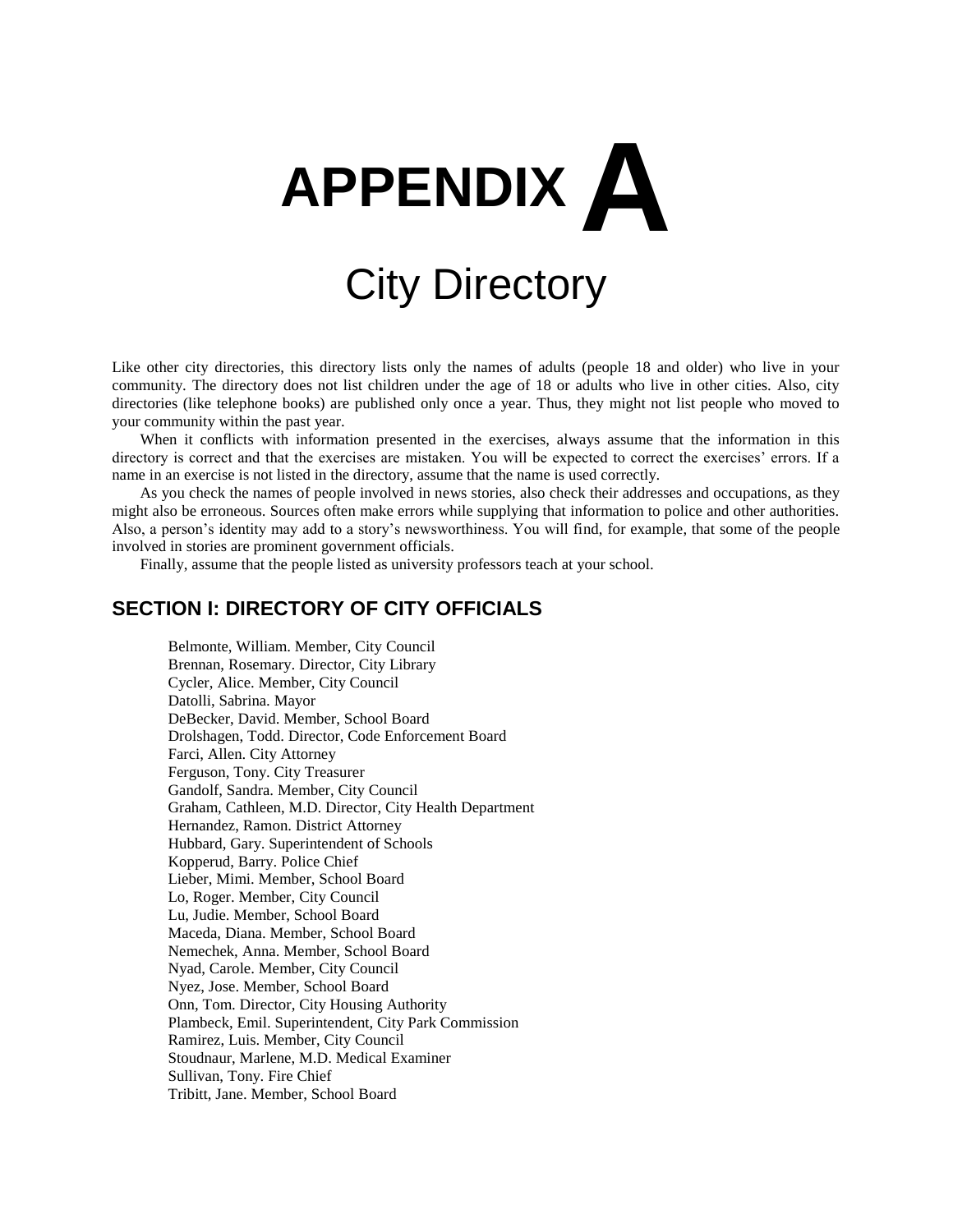Tuschak, Joseph. Member, City Council Vacante, Umberto. Member, School Board

## **SECTION II: DIRECTORY OF COUNTY OFFICIALS**

Alvarez, Harold. County Administrator Chenn, Anne. Member, County Commission Dawkins, Kerwin. Director, Public Works Dawkins, Valerie. Member, County Commission DiCesari, Gus. Sheriff Ellis, Faith. Member, County Commission Gardez, Jose. Member, County Commission Grauman, Roland. Member, County Commission Hedricks, Donald. Assistant County Attorney Laybourne, Raymond. Member, County Commission McNally, Ronald. County Attorney Morsberger, Diedre. Supervisor of Elections Shenuski, Anita. Member, County Commission Sindelair, Vernon. County Treasurer Smith, Ronald. County Clerk Wehr, Helen. Assistant County Attorney

# **SECTION III: JUDGES**

#### MUNICIPAL COURT

Hall, Marci Kocembra, Edward

#### CIRCUIT COURT

Johnson, Edwin Ostreicher, Marlene Kaeppler, JoAnn Pfaff, Randall Levine, Bryce R. Picott, Marilyn McGregor, Samuel Stricklan, Julian

## **SECTION IV: ABBREVIATIONS**

| acct  | accountant     |
|-------|----------------|
| admn  | administration |
| adv   | advertising    |
| agcy  | agency         |
| agt   | agent          |
| appr  | apprentice     |
| apt   | apartment      |
| archt | architect      |
| asmbl | assembler      |
| assn  | association    |
| asst  | assistant      |
| athom | at home        |
| attnd | attendant      |
| atty  | attorney       |
| aud   | auditor        |
| av    | avenue         |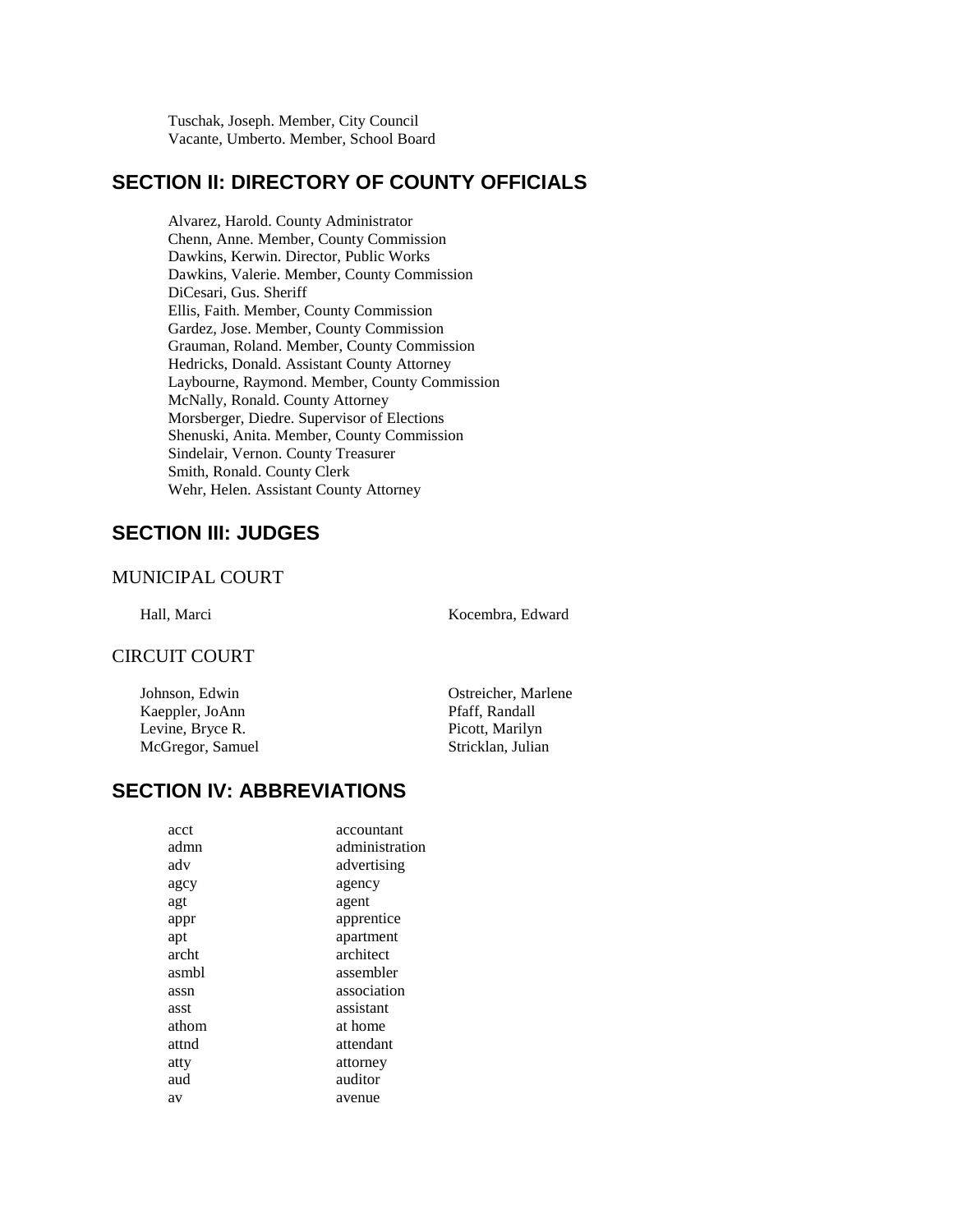| bkpr          | bookkeeper                |
|---------------|---------------------------|
| bldr          | builder                   |
| blvd          | boulevard                 |
| brklyr        | bricklayer                |
| bros          | brothers                  |
| capt          | captain                   |
| carp          | carpenter                 |
| cash          | cashier                   |
| cc            | community college         |
| ch            | church                    |
| chem          | chemist                   |
| chiro         | chiropractor              |
| cir           | circle/circuit            |
| clk           | clerk                     |
| clns          | cleaners                  |
| $_{\rm CO}$   |                           |
| colm          | company<br>council member |
| com           | commissioner              |
| const         | construction              |
|               |                           |
| cpl           | corporal                  |
| crs           | cruise consultant         |
| <sub>ct</sub> | court                     |
| ctr           | center                    |
| cty           | county                    |
| custd         | custodian                 |
| dent          | dental/dentist            |
| dep           | deputy                    |
| dept          | department                |
| det           | detective                 |
| dir           | director                  |
| dispr         | dispatcher                |
| dist          | district                  |
| dr            | drive/driver              |
| drgc          | drug abuse counselor      |
| econ          | economist                 |
| ele           | elementary                |
| electn        | electrician               |
| emp           | employee                  |
| eng           | engineer                  |
| est           | estate                    |
| exec          | executive                 |
| facty         | factory                   |
| fed           | federal                   |
| ff            | firefighter               |
| formn         | foreman                   |
| gdnr          | gardener                  |
| govt          | government                |
| h             | homeowner                 |
| hairdrsr      | hairdresser               |
| hosp          | hospital                  |
| hwy           | highway                   |
| inc           | incorporated              |
| ins           | insurance                 |
| insp          | inspector                 |
| jr            | junior                    |
| jtr           | janitor                   |
|               |                           |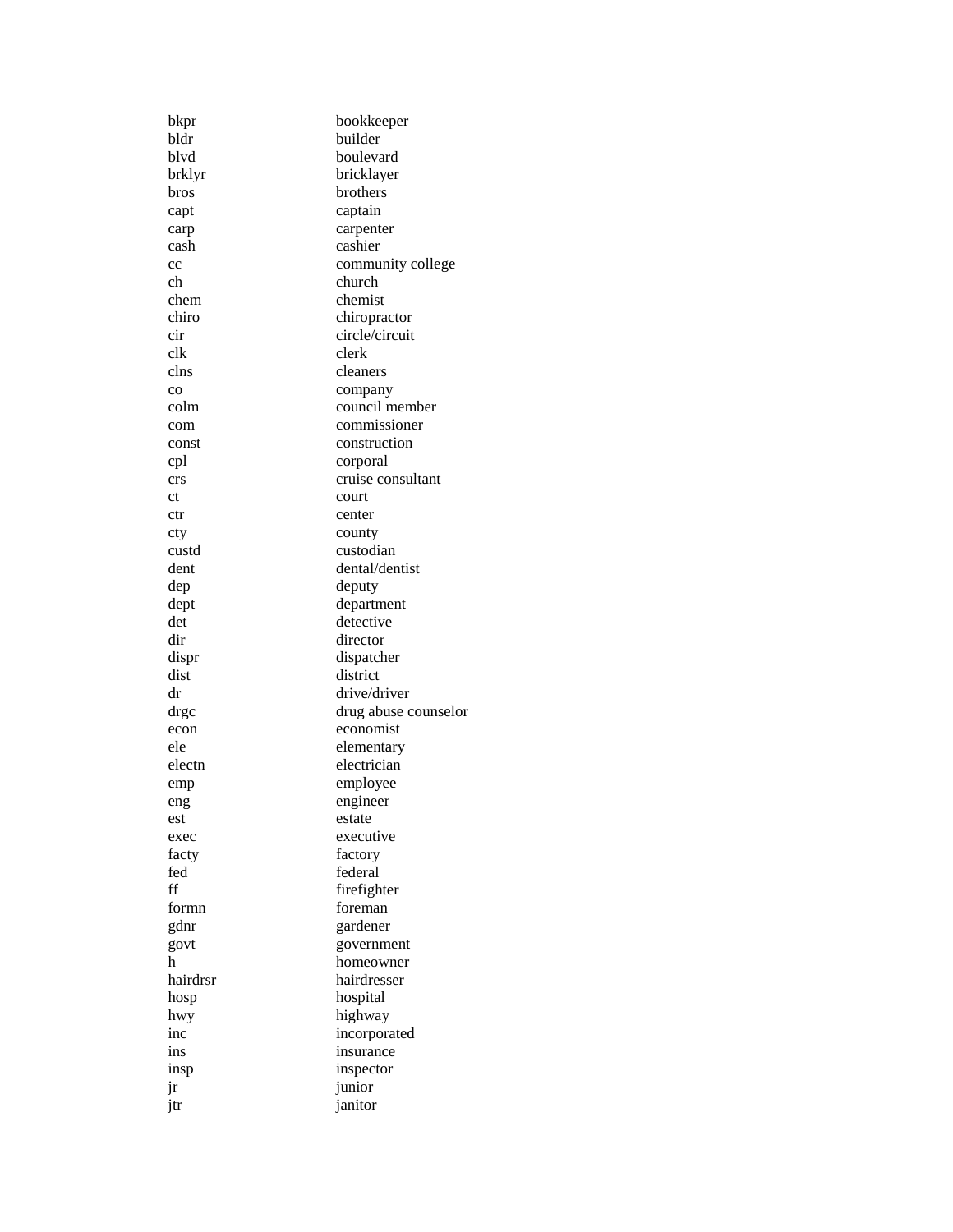| jwlr       | jeweler              |  |  |
|------------|----------------------|--|--|
| la         | lane                 |  |  |
| lab        | laborer              |  |  |
| librn      | librarian            |  |  |
| lt         | lieutenant           |  |  |
| lwyr       | lawyer               |  |  |
| mach       | machinist            |  |  |
| mech       | mechanic             |  |  |
| med        | medical              |  |  |
| mfg        | manufacturing        |  |  |
|            | manager              |  |  |
| mgr<br>min | minister             |  |  |
| mkt        | market               |  |  |
|            | master               |  |  |
| mstr       | maintenance          |  |  |
| mtce       |                      |  |  |
| muncp      | municipal            |  |  |
| mus        | musician             |  |  |
| nat        | national             |  |  |
| ofc        | office               |  |  |
| ofer       | officer              |  |  |
| opr        | operator             |  |  |
| optn       | optician             |  |  |
| pcpl       | principal            |  |  |
| pers       | personnel            |  |  |
| pharm      | pharmacist           |  |  |
| photog     | photographer         |  |  |
| phys       | physician            |  |  |
| pl         | place                |  |  |
| plmb       | plumber              |  |  |
| pntr       | painter              |  |  |
| po         | post office          |  |  |
| polof      | police officer       |  |  |
| pres       | president            |  |  |
| prof       | professor            |  |  |
| pst        | postal               |  |  |
| pub        | public               |  |  |
| r          | resident/roomer      |  |  |
| rd         | road                 |  |  |
| recpt      | receptionist         |  |  |
| rel        | relations            |  |  |
| rep        | representative       |  |  |
| repr       | repairer             |  |  |
| rept       | reporter             |  |  |
| restr      | restaurant           |  |  |
| retd       | retired              |  |  |
| Rev        | reverend             |  |  |
| sav        | savings              |  |  |
| sch        | school               |  |  |
|            | secretary            |  |  |
| sec        |                      |  |  |
| secy       | security             |  |  |
| sen        | senator              |  |  |
| serv       | service              |  |  |
| sgt        | sergeant             |  |  |
| slsp       | salesperson          |  |  |
| slsr       | sales representative |  |  |
| soc        | social               |  |  |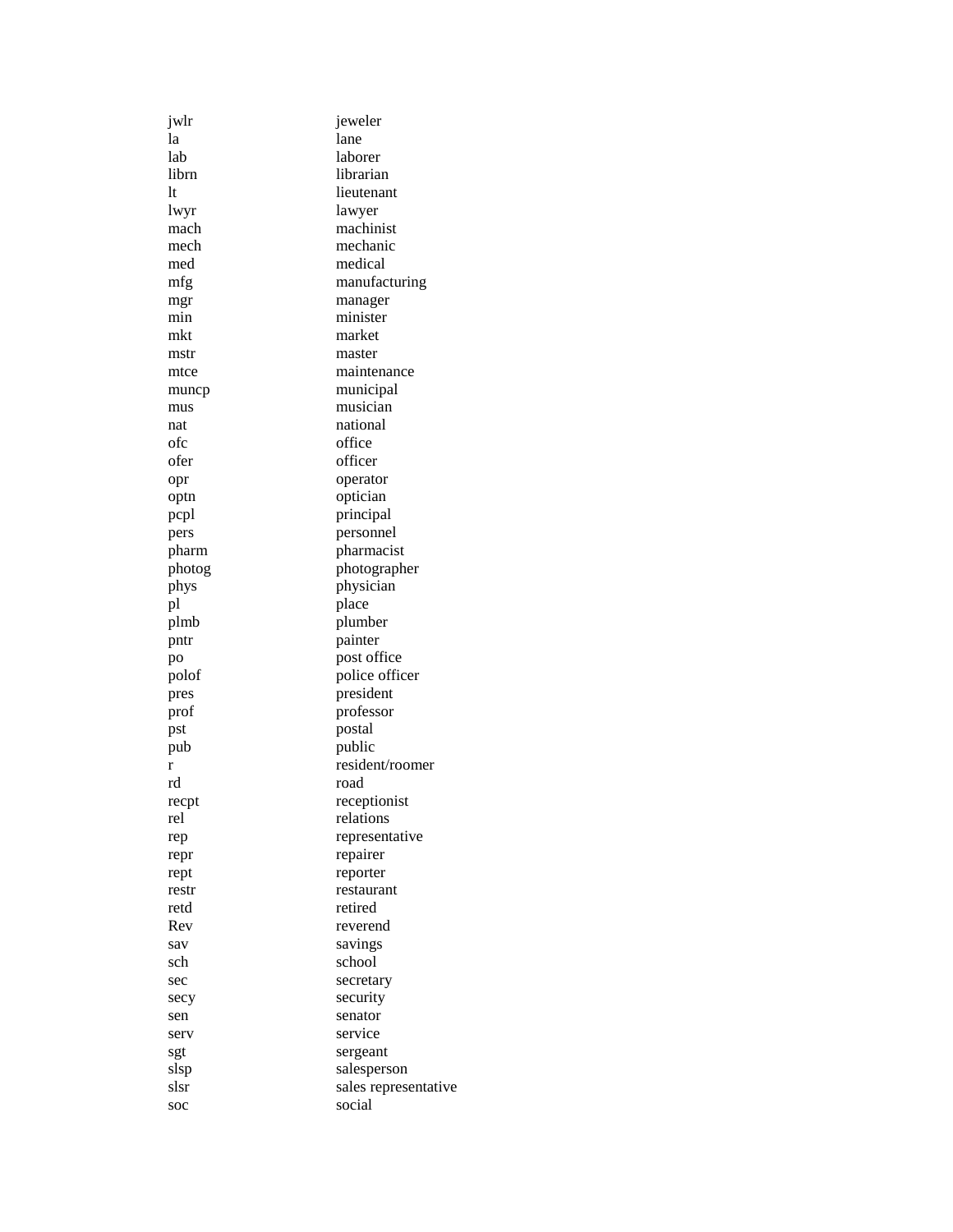| square              |
|---------------------|
| senior              |
| street              |
| station             |
| student             |
| supermarket         |
| superintendent      |
| supervisor          |
| technician          |
| teacher             |
| telephone           |
| terrace             |
| treasurer           |
| university          |
| U.S. Army           |
| U.S. Air Force      |
| <b>U.S. Marines</b> |
| U.S. Navy           |
| veterinarian        |
| vice president      |
| waiter              |
| waitress            |
| welder              |
| widow               |
| widower             |
| worker              |
|                     |

# **SECTION V: SAMPLE ENTRIES**

| <b>Hurley</b>            | $\mathfrak{D}$                               | 3                  | Carl J & Mary; printer Weisz Printing Co<br>4           | & | $\overline{\phantom{0}}$ | ofc sec Roosevelt Ele Sch<br>6 |  |
|--------------------------|----------------------------------------------|--------------------|---------------------------------------------------------|---|--------------------------|--------------------------------|--|
|                          | h 140 Kings Point Dr<br>$\overline{7}$<br>8  |                    |                                                         |   |                          |                                |  |
| <b>Hurley Ralph</b><br>9 | studt<br>10                                  | $\mathbf{r}$<br>11 | 140 Kings Point Dr<br>12                                |   |                          |                                |  |
|                          | $1 =$ Family name                            |                    |                                                         |   |                          |                                |  |
|                          | $2$ = Names of spouses in alphabetical order |                    |                                                         |   |                          |                                |  |
|                          | $3$ = First listed spouse's occupation       |                    |                                                         |   |                          |                                |  |
|                          | $4 =$ First spouse's employer                |                    |                                                         |   |                          |                                |  |
|                          | $5 =$ Second listed spouse's occupation      |                    |                                                         |   |                          |                                |  |
|                          | $6 =$ Second spouse's employer               |                    |                                                         |   |                          |                                |  |
|                          | $7 =$ Homeowner                              |                    |                                                         |   |                          |                                |  |
|                          | $8 =$ Home address                           |                    |                                                         |   |                          |                                |  |
|                          |                                              |                    | $9$ = Name of roomer or renter 18 years of age or older |   |                          |                                |  |
|                          | $10 =$ Roomer/renter's occupation            |                    |                                                         |   |                          |                                |  |
|                          | $11 =$ Resident or roomer                    |                    |                                                         |   |                          |                                |  |
|                          | $12$ = Address                               |                    |                                                         |   |                          |                                |  |

# **SECTION VI: ENTRIES**

Aaron Betsy retd r 410 Hillcrest St Apt 302 Abare Ann recpt Chavez Bros Chevrolet h 855 Tichnor Way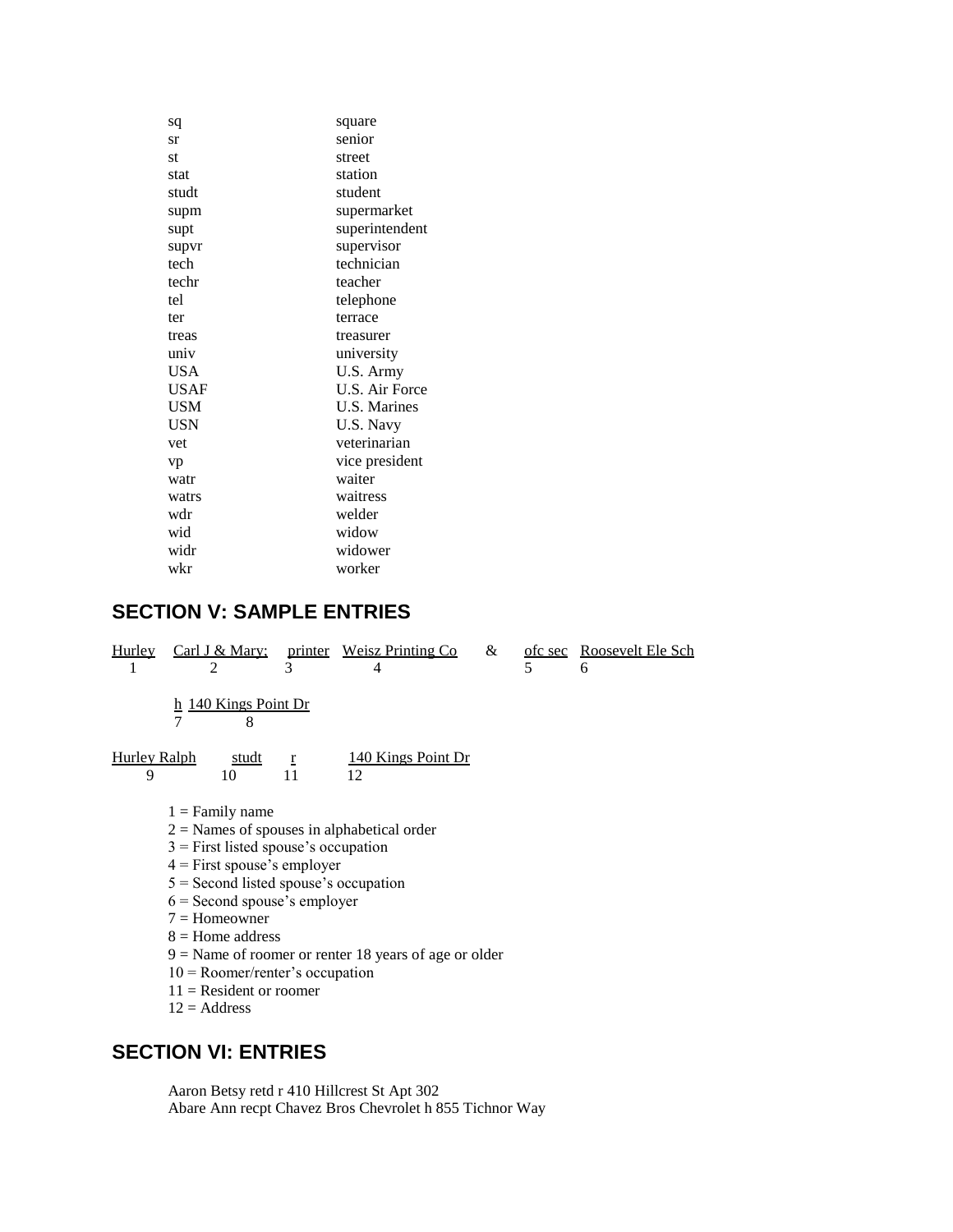Abbondanzio Anthony & Deborah brklyr Wagnor Bros & athom h 473 Geele Av Abbondanzio Denise pub rel rep Haile Associates r 3218 Holbrook Av Apt 832 Acevede Esther & Louis both retd h 8484 Highland Dr Acevede Miguel atty h 812 Bell Av Adams Jenna & Donald mgr Wendy's Old Fashion Hamburgers & pst wkr h 1943 Hope Ter Adcock George & Lydia mgr Blackhawk Hotel & soc wkr Catholic Social Services h 141 N Cortez Av Adler Sandra & Stuard athom & min Ch of Christ r 1847 Oakland Blvd Adles Dora & John athom & rep Bach & Co h 1218 S 23rd St Ahl Thomas C facty wkr Vallrath Plastics r 2634 6th St Apt 382 Ahrons Tommy managing editor The Daily Courier h 1097 Leeway Dr Ahsonn Jeffrey R & Teresa both retd h 49 Groveland Av Albertson Wanda pers dir Vallrath Plastics h 529 Adirondack Av Alicea Carlos city emp h 2930 Leisure Dr Allen Christopher univ prof Pierce CC h 1810 Collins Av Allen James D & Margie mach opr Collins Industries & atty h 28 Rio Grande Rd Allen Michael mech Allison Ford r 410 Hillcrest St Apt 82 Allersen Alice & Thomas athom & acct Mercy Hosp h 418 Meridan Av Allyn Christopher & Julie dir Center for Arts & univ prof h 1504 Lincoln Dr Alvarez Harold & Tina cty administrator & techr Washington Ele Sch r 854 Maury Rd Apt 11B Alvarez Jose cpl state hwy patrol h 1982 Elmwood Dr Alvarez Thomas studt r 854 Maury Rd Apt 11B Amanpor Effie & Elton athom & technical writer Wirtz Electronics h 823 E Pierce Av Ames Robert & Emily asst mgr University Bookstore & sec Cypress Av Med clinic h 2380 Wendover Av Anchall Mildred dir Sunnyview Retirement Home r 2202 8th Av Apt 382 Andrews Ira auto mech Allison Ford h 561 Tichnor Way Andrews Paula wid aud Blackhawk Hotel h 4030 New Orleans Av Aneesa Ahmad univ prof h 1184 3rd Av Aneja David & Tracy sgt sheriff's dept & carp h 488 Tulip Dr Ansell Herman clk Blackhawk Hotel r 2814 Ambassador Dr Apt 61 Antonucci William plmb Rittman Engineering Co r 107 Hillside Dr Apt B Arico James K pntr Kalina Painting & Decorating r 9950 Turf Way Apt 703C Austin Anna & Terrance C chef & athom h 481 Cottage Hill Rd Baille Maggy wdr Halstini Mfg h 810 N Ontario Av Baliet Karen & Thomas adv exec Bailet & Associates & pres Republican Bldrs h 1440 Walters Av Ball James studt r 1012 Cortez Av Apt 870 Barber Herbert & Irene vp Denny's Restr Group & athom h 2440 College Dr Barlow Janet & Raymond hairdrsr Lynn's Styling & dir United Way h 2868 Moor St Barlow Janie & Wesley r 977 4th St Apt 2 Barlow Kevin polof r 3363 Andover Dr Barlow Robert A mech Allison Ford r 112 Hope Cir Barsch Margaret & Michael athom & sgt police dept h 2489 Hazel La Barton Eileen owner/mgr Barton Sch of Dance h 1012 Treasure Dr Basa Shannon optn r 6718 Fox Creek Dr Apt 1010 Baugh Marcia state consumer advocate h 350 Meridan Av Bealle Denise univ prof h 1018 Cortez Av Beasley Ralph pntr Kalina Painting & Decorating r 810 Howard St Beaumont Edward & Hazel pst wkr & athom h 7240 N Ontario Av Beaumont Roger studt r 7240 N Ontario Av Becker Maurine & Ricky athom & publisher The Daily Courier h 1521 Cole Rd Belcuor Christine & Paul watrs Holiday House Restr & librn h 497 Fern Creek Dr Belmonte Lucy & William mus & city colm & archt Belmonte & Associates h 177 Andover Dr Berg Mildred univ prof h 984 Elmwood Dr Best Bryan para Sacred Heart Hosp r 4320 Michigan Av Biagi Allison polof r 2634 6th St Apt 906B Biegel Franklin custd Filko Furniture r 782 12th Av Blackfoot Jason & Veronica Dawn archt & atty h 2045 Wendover Av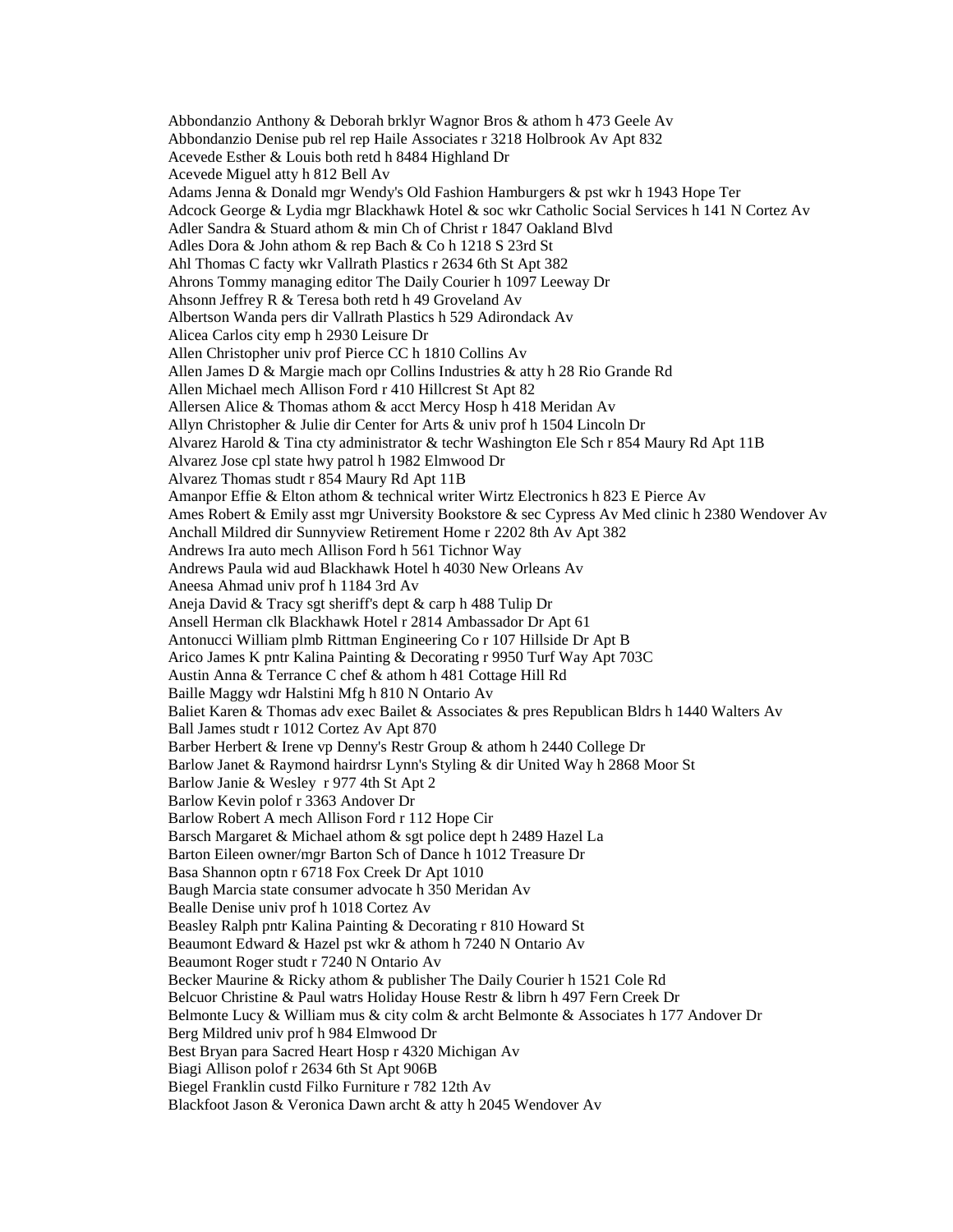Blake Amanda C & Carl P nurse & electn r 3314 Santana Blvd Blanchfield Elaine owner/mgr Elaine's Jewelry r 780 Cole Rd Apt 282 Bledsoe Edward & Rosalie photog The Daily Courier & athom h 833 Meridan Av Blohm Kevin cook North Point Inn r 5604 Woodland St Bolanker Timothy studt r 854 Murray Rd Apt 107B Boudinot Marilyn sec Westinghouse Corp r 4340 Virginia Av Boyette Willis A jtr Barton Sch of Dance r 2121 Biarritz Dr Boyssie Betty & Lee bkpr Allstate Ins & polof h 1407 3rd Av Brame Don city emp h 3402 Virginia Av Brayton Wayne studt r 410 University Av Apt 279 Brennan Rosemary dir City Library h 1775 Nair Dr Brooks Oliver & Sunni univ prof & technical writer Halstini Mfg h 5402 Andover Dr Brown Howard slsp Prudential Ins Co h 2745 Collins Av Bulnes Karen atty sch board h 43 Princeton Pl Burke Lynn & Randy athom & capt USA h 412 Wilson Av Burmeister Abraham & Esther pres First Nat Bank & athom h 4439 Harding Av Burmester Herman A & Sally const wkr Rittman Eng Co & athom h 1412 S 23rd St Burnes James J min St. Mark African Methodist Episcopal Church r 3155 Marcel Av Burnes Todd polof r 1502 Matador Dr Apt 203 Burnes Tyrone min United Methodist Ch r 8430 Wilson Av Butler Irene & Max athom & courier First Nat Bank r 444 Jamestown Dr Cain Fred & Irma mus & athom r 427 Hidden La Cantrell Michael pres/mgr Mr. Muscles r 410 South St Capiello Ann studt r 8210 University Blvd Apt 311 Capiello Otto A & Sandra J photog & wdr Rittman Industries h 47 Rio Grande Rd Carey John priest St. John Vianney Catholic Ch r 2020 Oak Ridge Rd Carey Myron univ prof h 641 N Highland Dr Carigg Craig & Susan min Allen Chapel AME Ch & athom h 453 Twisting Pine Cir Carigg James R studt r 453 Twisting Pine Cir Carson Frank & Janice serv formn Allison Ford & athom h 2197 Marcel Av Carter Deborah counselor Lovell Psychiatric Assn r 550 Oak Parkway Apt 821 Caruna Alyce min Howell Presbyterian Ch h 423 Charrow La Carvel Reba techr Colonial Ele Sch r 1883 Hope Ter Casio David & Gretta atty & athom r 711 N 31st St Apt 220 Caspinwall Andrew r 416 Wilson Av Caspinwall Nadine phys h 416 Wilson Av Cessarini Maxine & Richard M univ prof & phys r 4184 Cypress Av Charton John city ff r 3158 Virginia Av Cheesbro Marylin asst pub defender r 1010 Eastview Rd Apt 3 Cheng Beverly exec dir State Restr Assn h 643 Wymore Rd Chenn Anne & Steven city com & lt fire dept r 91 Melrose Av Chevez Larry det police dept h 4747 Collins Rd Chmielewski Albert nurse Mercy Hosp r 2814 Ambassador Dr Apt 82 Cho Jaclyn & Yung Yee techr Colonial High Sch mgr Giovanni's Pizza Parlor r 2032 Turf Way Apt 202 Christopher Alan univ prof h 4850 Elm Dr Chuey Karen & William J slsp Allison Ford & clk police dept r 5710 Michigan Av Cisneroes Andrew & Lillian min Redeemer Lutheran Ch & athom r 818 Bell Av Claire Richard & Wanda dir state Dept of Corrections & athom h 12142 Decatur Rd Clauch Amy clk Annie's Auto Parts r 2418 Seasons Crt Apt B Clayton Amy univ pres r 820 Twisting Pine Cir Cohen Abraham & Estelle asst dir computer serv city sch system & pub rel rep Evans Pub Rel Group r 1903 Conway Rd Collin Ronald const wkr Wagnor Development Corp r 2814 Ambassador Dr Apt 47D Colson Jonathan studt r 7240 N Ontario Av Conaho Henry & Jeanne supvr sales ERA Realty & pres Lake CC h 820 Hope Ter Correia Bobby & Dawn supvr Delta Airlines & athom h 9542 Holbrook Dr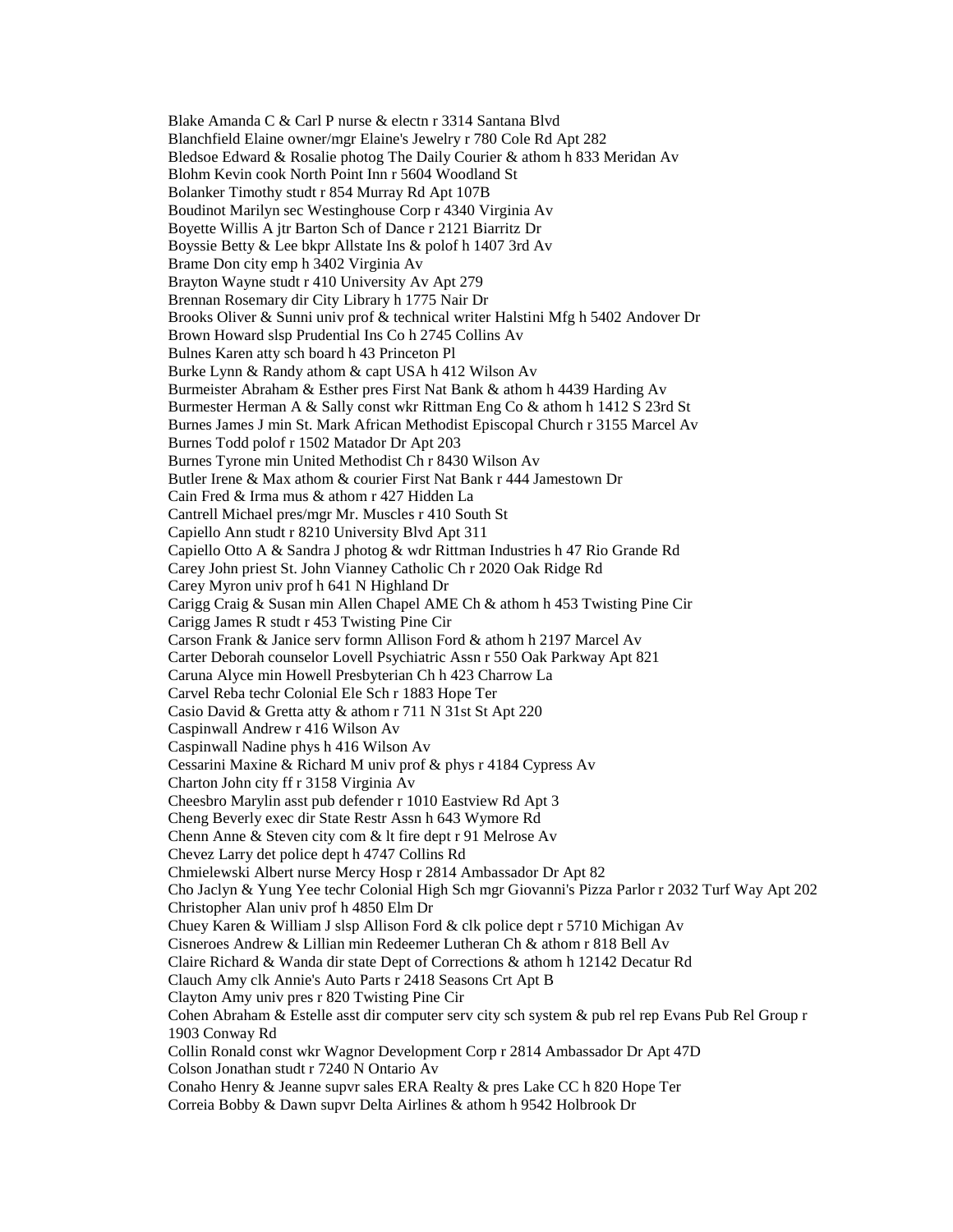Cortez Manuel & Nina polof & bkpr North Point Inn r 1242 Alton Rd Cosby Minnie agt Watson Realty r 487 Jamestown Dr Coto Jorge Alberto studt r 8210 University Blvd Apt 311 Courhesne Adolph & Gloria mech Fridley Volkswagen & athom h 1186 N Highland Av Cowles Stephen jtr VFW Post 40 h 8217 Cypress Av Cross Andrea & Lee chiro & city acct h 2 Virginia Av Cross Dina & Raymond athom & pst wkr r 101 Charow La Cruz Jena atty r 48 DeLaney Av Cullinan Charles A & Susan both sheriff's dep r 848 Rio Grande Rd Curtis Sarah sr vp SunBank r 663 Harding Av Cycler Alice & Richard city colm & atty r 7842 Toucan Dr Daigel Annette hairdrsr Anne's Beauty Salon r 431 E Central Blvd DaRoza Sue & Terry studt & clk Jiffy Food Store r 410 University Av Apt 80 Datolli Roger & Sabrina retd & mayor r 845 Conway Rd Dawkins Agnes & Kerwin athom & dir cty Dept of PubWorks r 2203 Coble Dr Dawkins Ronald & Valerie bklyr & cty com r 1005 Stratmore Dr Dawson Shirley wid techr Colonial Ele Sch h 492 Melrose Av Deacosti Amy studt r 3254 Virginia Av Deacosti Michael & Peggy pres Deacosti's Restr & hostess h 3254 Virginia Av Deboare Ann & Jack R dir emp rel Rittmann Industries & mgr Lucky's Supm r 1415 Idaho Av DeCastro Wilma teacher Kennedy High Sch h 3277 Pine Av Dees Karen studt r 410 University Av Apt 52 DeLoy Joseph R phys r 280 Lancaster Rd Apt 110 Desaur Roland studt r 700 Classics St DeVitini Brenda & Ronald asst min Redeemer Lutheran Ch & mach Rittman Industries r 313 Coble Dr DeWitt Tony studt r 2230 Cortez Av Apt 828 Deyo Ashley & Ralph graphic designer & dent r 2814 Ambassador Dr Apt 7 DeZinno Marc & Nancy asmbl Vallrath Industries & athom h 205 Rockingham Ct Diaz Diane & Richard author & nurse St. Nicholas Hosp h 1978 Holcroft Av Diaz Enrique & Lisa atty & pst wkr r 3224 Mt Semonar Av Diaz Juanita watrs Pancake House r 408 Kasper Av Apt 322 DiCesari Gus & Henrietta cty sheriff & athom h 980 Atlantic Av Dillan Martha atty Westinghouse Corp h 702 S Kirkmann Av DiLorrento Anthony univ prof h 666 Texas Av Dolmovich Sandra M clk Dayton-Hudson h 714 N 23rd St Dow Tammy sgt police dept r 2208 17th Av Dowdell Laura & Thaddeus clk & jwlr Dowdell Jewelry h 620 Lexon Av Doyle Cynthia & Wayne techr Colonial Ele Sch & pres National Homebuilders Assn h 428 Wilson Av Drolshagen Illse & Todd athom & dir City Code Enforcement Board h 2406 Alabama Av Dwyer Margaret studt r 2047 Princeton Av Apt 405 Dysart Tony & Wendy athom & attnd Sunnyview Retirement Home r 724 Aloma Av Apt 24F Edwards Traci psychiatrist h 3303 Lake Dr Einhorn Doris & Robert athom & univ phys h 8320 Meadowdale Rd Eisen Priscilla phys r 1118 Bumby Av Apt 204 Ellam Dorothy R & Roger A techr Madison Ele Sch & landscape contractor r 2481 SantanaBlvd Ellerbe Robert widr pres Ellerbe's Boats h 3213 Hidalgo Dr Emory Jonathan & Lori eng & athom h 849 Groveland Av Eulon Harley & Martha jtr St. Nicholas Hosp & athom h 410 E 3rd St Evans Mark & Trish W cty soc wkr & owner/mgr Evans Pub Rel Group h 4232 Stewart Av Evans Nikki & Timothy loan ofer First Fed Sav & Loan & mgr Allstate Ins r 806 Apple La Fairbairn Sean owner Advance Investments h 5235 Robinhood Dr Farci Allen widr atty h 818 Texas Av Favata Celia J wid h 9930 Bumby Av Ferguson Marcia & Tony vet & city treas h 96 West Av Ferrell Fannie & Melvin atty & pcpl Kennedy High Sch h 2384 West Av Firmett Rene J serv stat attnd Bert's Shell Stat r 4474 Colyer Rd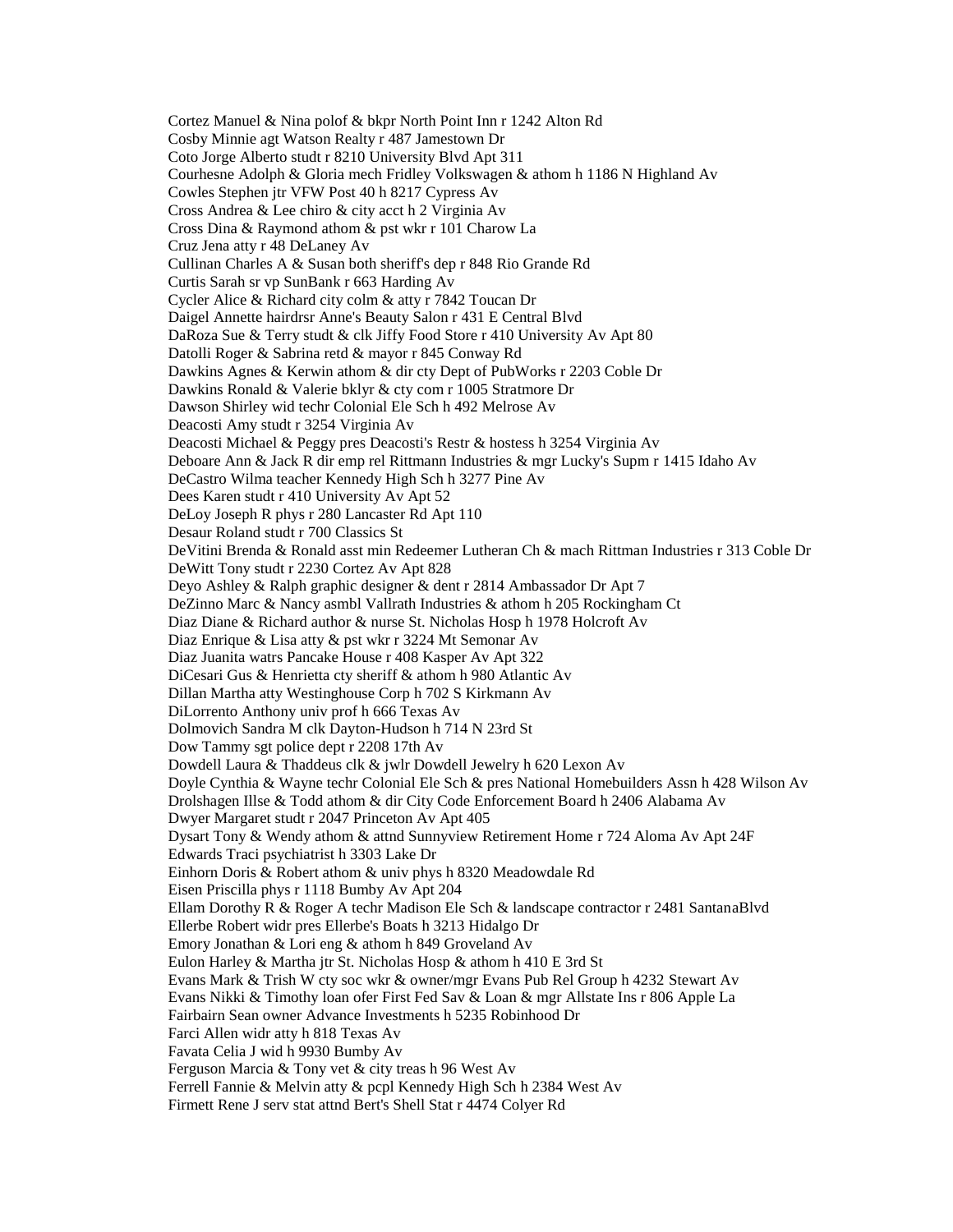Flavel Vernon J dir Becker Express h 827 Pigeon Rd Forlenza Henry custd Kmart r 4620 Alabama Av Apt 22 Forsythe Scott cpl sheriff's dept h 1414 S 14th Av Foucault Carmen wid techr Aloma Ele Sch h 1452 Penham Av Foucault James studt r 1452 Penham Av Fowler Barbara K & Fritz polof & owner Fowler Allstate h 88 Eastbrook Av Fowler Joel studt r 2006 Hillcrest St Franklin Allen sgt USA r 840 Apollo Dr Apt 322 Friedmann Leo asst dist atty r 2814 Ambassador Dr Apt C2 Fusner Charles tech h Peachtree Dr Gable Frances & Jay athom & truck dr Becker Express h 1701 Woodcrest Dr Gandolf Sandra wid city colm h 8 Hillcrest Av Gant Diana univ prof h 810 Village La Gardepe Ellen serv mgr Derek Chevrolet h 210 Lake Dr Garland Charlotte & Chester athom & city health insp h 2008 N 21st St Garner Cheryl & David athom & emp City Recreation Dept r 2814 Ambassador Dr Apt 88 Gianangeli David gdnr r 48 Stempel Apt 53D Giangelli Marlene P pres Pestfree Inc h 214 Lake Dr Gill Todd watr Fred's Steakhouse r 410 University Av Apt 279 Goetz Beryl dent & writer h 1010 McLeod Rd Golay Evelyn & Thomas cash & ownr/mgr Tom's Liquors h 1203 Texas Av Goree Linda exec dir city Girl Scout Council r 2202 8th Av Apt 302 Gould Darlene & Savilla athom & slsp Anchor Realty Co h 4178 N 11th Av Graham Cathleen & Ross R dir City Health Dept & phys h 710 Harding Av Grauman Alice & Samuel athom & min First Covenant Ch r 610 Eisen Av Grauman Roland & Tina cty com & asst supt for pub education r 3417 Charnow La Green Joey atty h 604 Michigan Av Greenhouse Irwin & Trina administrator Mercy Hosp & athom h 9575 Holbrook Dr Griffin Marlene det police dept h 3130 Joyce Dr Guarino Anne chiro r 4100 Conway Rd Apt 611 Guarino Belva retd r 84 Lakeland Av Guarino Gerhard chiro h 1813 Texas Av Guarino Tony A techr Colonial High Sch h 6139 Eastland Dr Guerin Anita & Ronald E athom & city ff r 1045 Eastvue Rd Guitterman Daniel bartender Jim's Lounge r 550 Oak Park Way Apt 7 Gulas Gail & William J studt & phys h 3405 Virginia Av Guyer Joseph & Rita artist & athom h 4043 S 28th St Guzmann Trina mgr Sports Unlimited r 2032 Turf Way Apt 230 Haile Jeffrey polof r 2634 6th St Apt 847 Hall Marci muncp ct judge h 34 Magee Ct Halso Beverly & Jeff pres Haslo Pub Rel & vet r 879 Tichnor Way Hamill Kimberly mgr Albertson's supm h 811 N Cortez Av Hamill Margaret studt r 811 N Cortez Av Hammar Margaret J secy ofer Macy's Dept Store h 1181 6th St Hana Edward & Jena min Unity Ch of Christianity & athom h 134 Eisen Av Hana Kyle cust Unity Ch of Christianity r 134 Eisen Av Hanson Lydia atty r 880 6th St Hanson Myron widr retd h 880 6th St Harmon Rhonda watrs Red Lobster r 816 Westwinds Dr Apt 8 Harnish Cheryl & David supvr sales Cargell Corp & state sen h 288 Hillcrest St Harris Jerry R & Jewel asst mger House of Pancakes & athom h 2245 Broadway Av Haselfe Jennifer & Richard athom & pres Haselfe Development Corp h 554 Beloit Av Haserott Mildred wid ticket agt Greyhound Lines r 411 Wisconsin Av Haskell Thomas widr lt fire dept h 2482 Elmwood Dr Hattaway Willie widr retd r 411 Wisconsin Av Hedricks Donald asst city atty r 4320 Elsie Dr Apt 884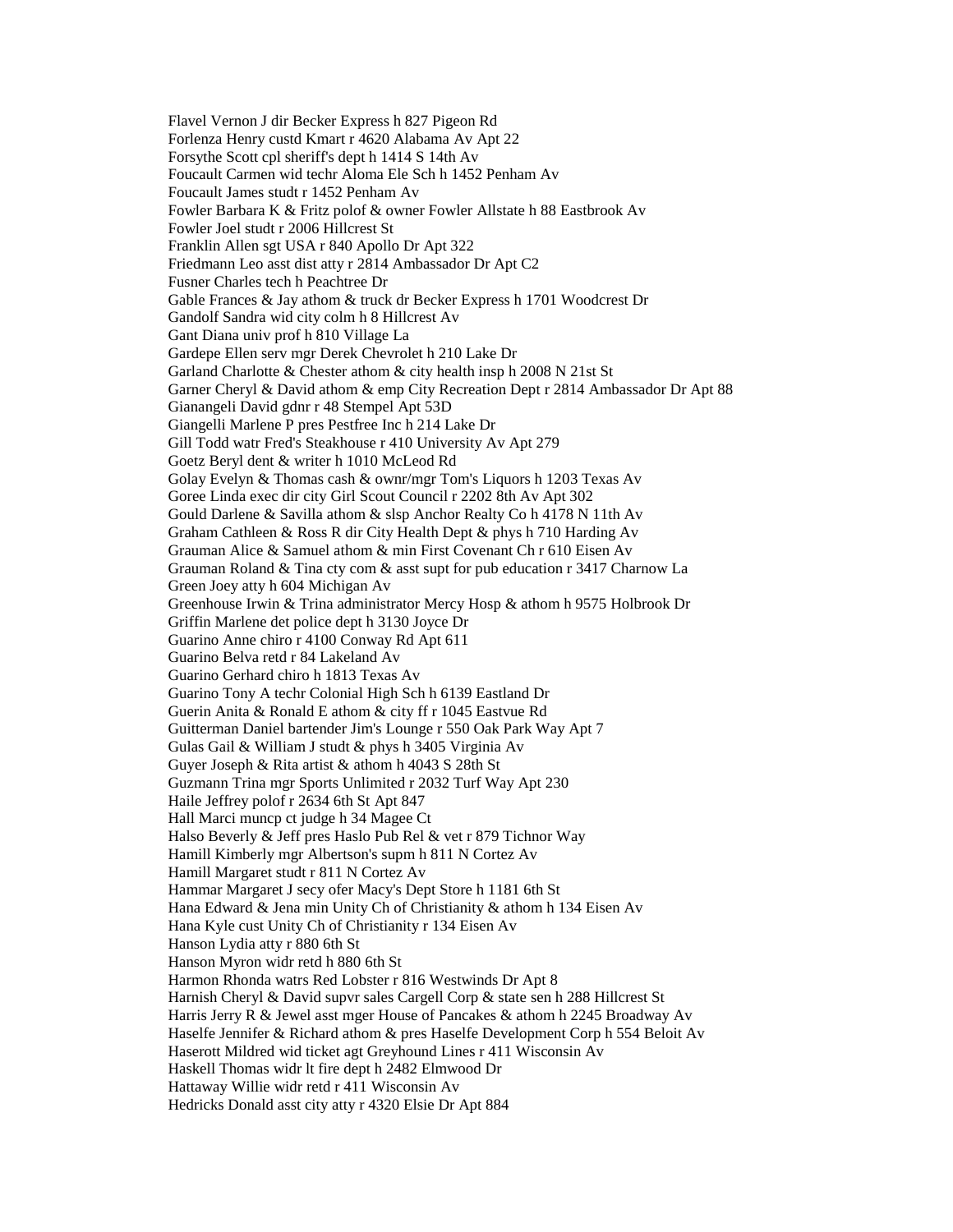Hermann Andrew J & Jennifer acct & teller First Nat Bank h 1888 Hope Ter Hernandez Ramon dist atty h 84 Lake Cir Herndon Joyce atty h 310 Mill Av Herrin Raymond W univ prof h 410 Park Av Herwarthe Gregory L & Ruth pres Knight Realty & asst mgr Harrington & Co Investments h 4410 Baltimore Av Heslinn Allison & Burt clk Kmart & slsr Prudential Bache h 8197 Locke Av Heslinn Dorothy L mgr Mr. Grocer r 8197 Locke Av Higginbotham Gladdies Anne mgr Secy Fed Bank h 1886 Hope Ter Hilten Randall J & Virginia lt fire dept & athom h 915 Baxter Dr Hoequist Thomas owner/pres The Jewelry Shoppe h 2418 Collins Av Hoffmann Vivian wid clk Quik Shoppe h 711 Meadow Creek Dr Hoffsinger Nora wid retd r 411 Wisconsin Av Holland George & Tanaka dr Greyhound Lines & athom h 4368 Normandy Dr Holland Keith studt r 410 University Av Apt 11 Holland Maryanne adv exec Wilson Associates h 947 Greenbrier Dr Holman Evelyn & Leonard athom & phys h 4366 Normandy Dr Holten Liz owner Holten Doughnuts h 9512 Forest Grove Holtzclaw Norma J wid slsp ERA Realty h 739 West Av Horan Roger sheriff's dep r 118 Hillside Dr Apt C3 Howard Sarah polof h 812 Bell Av Howe Lynn studt r 410 University Av Apt 318 Howland Ruth & Terry owner Blackhawk Hotel & secy ofer Memorial Hospital h 1808 Gladsen Blvd Hubbard Gary & Peggy supt of city schs & athom h 384 Hilcrest St Hyde Marie & Roger asst supt of city schs & slsp Ross Chevrolet h 1381 Lakeview Dr Iacobi Neil atty r 6214 Maldren Av Innis Alvin & Sarah lt police dept & athom h 1305 Atlantic Blvd Jabil Stephen dr Becker Express r 800 Crestbrook Loop Apt 314 Jacbos Martha mgr Mom's Donuts r 1889 32nd St Jaco Milan & Robyn dir Blood Bank & athom h 2202 S 8th St Jacobs Bill & Carol sgt police dept & dispr Yellow Cab h 2481 Lakeside La James Edwin cour Pinkerton Security Ser r 1010 Eastview Rd Apt 12 Jamison Peter J & Stephanie R phys & phys/surg Sacred Heart Hosp h 6004 Beech St Janviere Jeanne techr Colonial Ele Sch r 1883 Hope Ter Jeffreys Michael dir Humane Society h 2781 Collins Av Jimenez Edwin C mgr Quik Shoppe r 3611 31st St Joanakatt Cathy asst dir We Care h 2442 Collins Av Johnson Edwin & Susan cir ct judge & athom h 148 West Av Johnson Karen asst supt of city schs h 2344 S 11th St Johnson Marc const wkr r 2643 Pioneer Rd Johnson Mary bkpr Vallrath Plastics h 6181 Collins Rd Jones Danny & Margaret min Metro Life Ch & athom h 1152 Darlington Av Jones James dr City Cab Co r 977 4th St. Apt 10 Jones Lucinda & Samuel athom & lt USM h 4851 Edmee Cir Jones Robyn & Sean med tech Mercy Hosp & capt USN h 4216 Winford Cir Kaeppler JoAnn cir ct judge h 2192 West Av Kaeppler Lori & Ronald athom & sgt USM h 9540 Holbrook Dr Kalani Andrew mgr Kalani Bros Bakery h 2481 Kaley Way Kalani Charles pres Kalani Bros Bakery h 2481 Kaley Way Kasandra Kelli retd r 9847 Eastbrook La Kasparov Linda univ dietitian r 9103 Lake St Keegan Patrick Jr fed atty h 505 Walnut Dr Keel Sally & Timothy asmbl Cargell Corp & barber Plaza Barber Shop h 1413 Griesi Dr Kehole Marvin mtce wkr Cargell Corp r 182 W Broadway Av Kernan Russell mach Vallrath Industries r 168 Lake St Kindstrom Sarah watrs Steak & Ale h 4828 N Vine St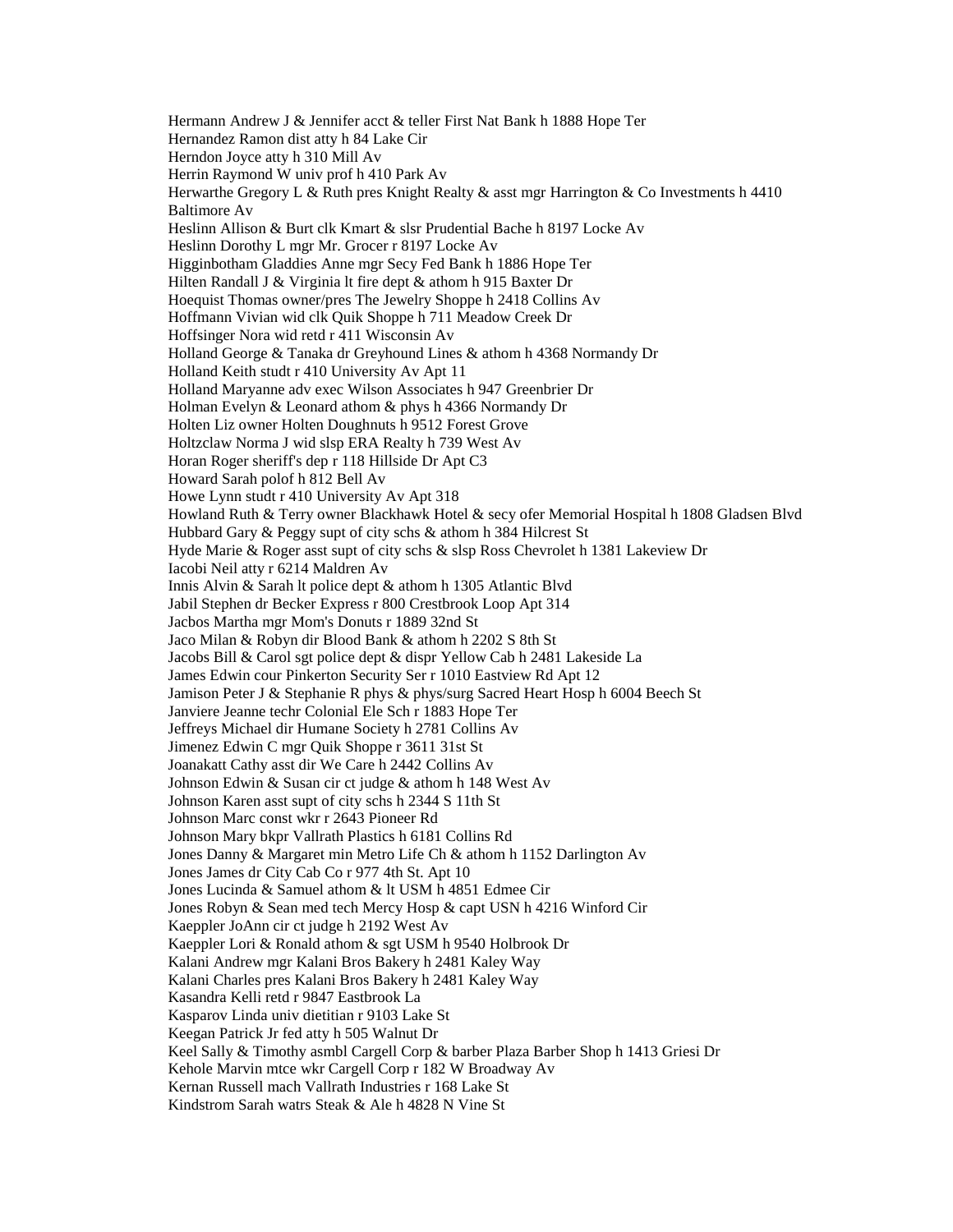Kirkmann James dr Yellow Cab r 816 Westwinds Dr Apt 202 Knapp Erik A cook Frisch's Restr r 2314 N 11th St Knoechel Alvin & Sara plmb & slsr The Daily Courier h 1112 E Lisa La Kocembra Edward & Heather muncp ct judge & athom h 388 31st St Koche Ellen Jane atty Neighborhood Law Ofc h 4214 Azalea Ct Kopez Frank & Lisa city mech & athom h 1067 Eastland Av Kopp Suzanne wid retd r 4200 S 11th St Quality Trailer Ct Kopperud Barry widr chief of police h 458 Kaley Way Kostyn Elizabeth & Ralph E athom & asst supt for ele education city schs h 284 Erie Av Krueger Melody & William athom & pres Aladdin Paints h 48 Michigan Av Kubic Marilyn & Ralph both techrs North High Sch h 1452 N 3rd St Kunze Lauren & Robert athom & mach Vallrath Industries r 94 Jamestown Dr Apt 318 LaCette Cecil serv stat attnd r 2814 Ambassador Dr Apt 61 Lasiter Harriet & James athom & techr Roosevelt Ele Sch h 374 Walnut Dr Layous Michael E studt r 212 N Wisconsin Av LeClair George cir ct judge h 501 Mont Clair Blvd Lee Fred owner/cook Kona Village h 1181 24th St Leforge Ted dent h 537 Peterson Pl Leidigh Floyd & Rose const wkr Rittman Engineering Co. & athom h 1812 Dickins Av Levine Bryce & Trina cir ct judge & athom h 8521 Shady Glen Dr Levine Ida mgr Mr. Waterbeds r 8521 Shady Glen Dr Lewis Jacquelin & Jonnie watrs Holiday House & insptr Vallrath Industries h 1840 Maldren Av Linn Eddy & Marie sgt police dept & athom h 6287 Airport Blvd Linn Ronald studt r 6287 Airport Blvd Lo Joan & Roger athom & city colm h 1993 Collins Av Logass Jeffrey econ Larco Corp h 81 Venetian Way Lowdes Enrico & Sandra dir Regional Medical Ctr & athom h 77 Maldren Av Lowrie Catrina phys Regional Medical Ctr r 118 Hillside Dr Apt 74 Lowrie Cynthia studt r 118 Hillside Dr Apt 74 Lozando Marie clinical dir Mercy Hosp r 234 E Markham Dr Apt 4 Lucas Frank cpl hwy patrol h 2417 Country Club Dr Lydin Charles R mgr LaCorte Printing Co h 888 Melrose Av Macbos Martha dir of nursing Mercy Hosp h 1889 32nd St Macco Alan mus r 503 29th St Madea Ramon exec dir Bon Voyage Travel Agcy r 118 Hillside Dr Apt 606 Mahew Arthur mgr Fische's Bowling Alley h 1918 Pacific Rd Majorce Albert & Monica archt & athom h 2882 Ambassador Dr Marcheese Harvey O & Joyce min & organist Faith Baptist Ch h 1481 Cole Rd Mariston Saundra watrs Freddy's Inn h 822 Kentucky Av Matros Margo univ prof r 410 University Av Apt 818 McCartney Mildred wrk Holten Doughnuts h 1212 Alexandrea St McCauley Melvin & Veronica truck dr Becker Express & athom h 540 Osceola Blvd McDonald Herbert J & Rosalie owner/mgr Tastee Popcorn & athom h 1842 Hazel La McDowell William pntr r 1429 Highland Dr McEwen Lonnie & Victoria techr Washington Jr High Sch & athom h 1024 Nancy Cir McFarland Charlotte nursing supvr Sand Lake Hosp h 1090 Timberline Trail McFerren Patrick J widr U.S. postmaster h 1227 Baldwin Dr McFerren Patti const wkr Rittmann Engineering Co r 816 Westwinds Dr Apt 3 McGorwann Karen cc prof r 4320 Elsie Dr Apt 6 McGowen Bill & Rosalind const wkr Rittmann Engineering Co & maid Hyatt Hotel h 4842 S Conway Rd McGowin William sheriff's dep h 4224 N 21st St McGrath Sunni jtr Washington Ele Sch h 109 19th St McGregor Carol & Samuel mgr trainee Albertson's Supm & cir ct judge h 1501 Southwest Ct McIntry Eugene & Irene pres McIntry Realty & athom h 2552 Post Road Meir Sharon pers dir Vallrath Industries r 810 Kalani St Apt 2 Mejian Colette pcpl Risser Ele Sch h 415 Ivanhoe Blvd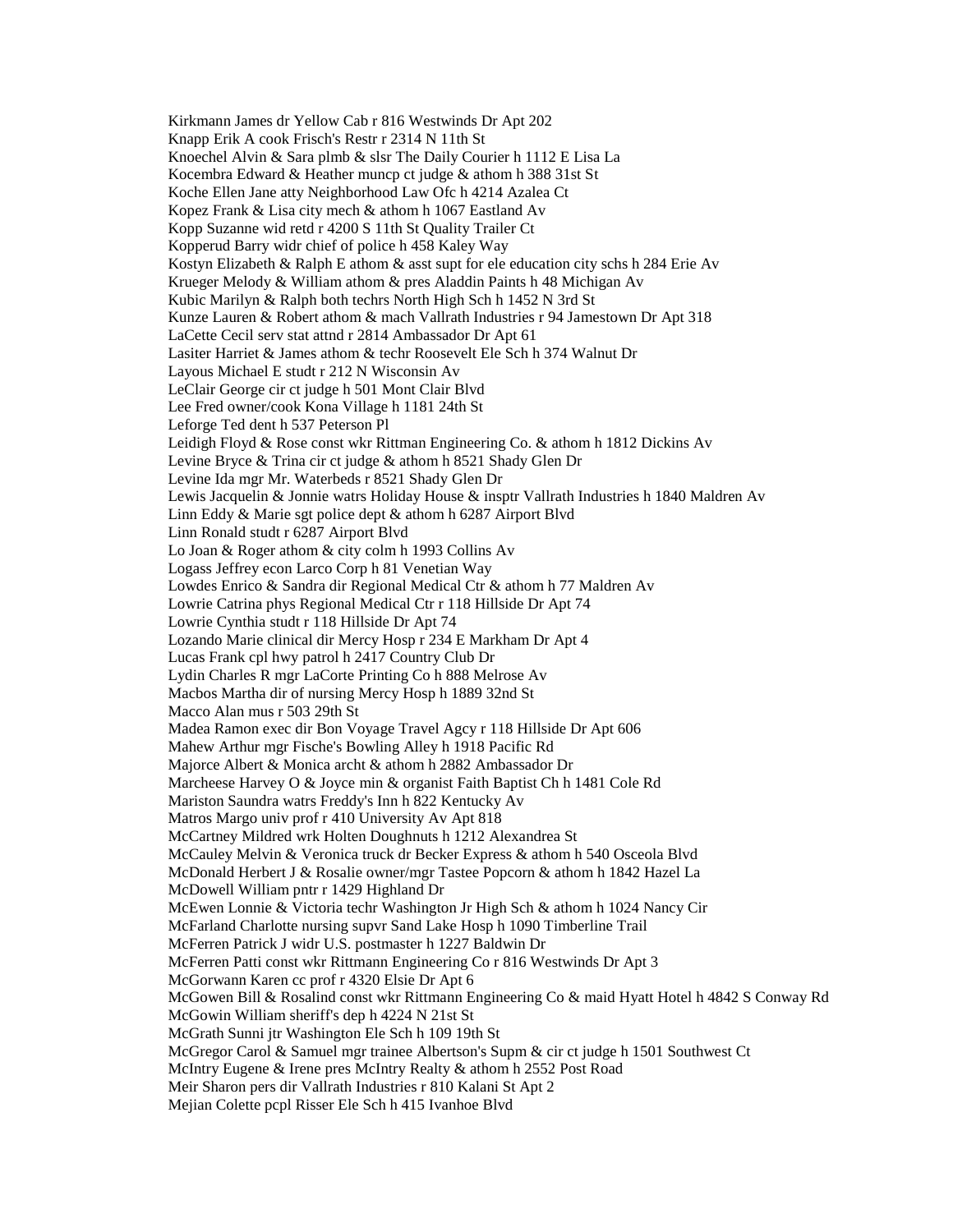Merrit Jacob & June eng WTMC-TV & athom h 301 Wymore Rd Meserole Alexander & Teresa owner Deerfield Country Club Restaurant & adv slsr The Daily Courier h 5293 Mandar Dr Meyer Robert & Sonia sgt USAF & credit mgr Sears h 811 Moor St Miehee Margaret & Richard athom & asst U.S. postmaster h 1190 Euclid Av Millan Timothy cook Grande Hotel r 1112 Huron Av Miller Sharon optn LensCrafters h 2827 Norwell Av Minh Stephen retd r 410 Hillcrest St Apt 842 Moravchek Albert & Dorothy city ff & clk police dept h 4187 N 14th St Moronesi Donna slsr Adler Real Estate h 623 N 5th St Morrell Cathy & Wayne athom & mgr Bon Voyage Travel Agency h 382 Arlington Cir Morsberger Diedre city supvr elections h 898 Hemlock Dr Muldaur Eddy studt r 660 S Conway Rd Murhana Thomas lab Cargell Corp r 40 W Hillier Av Murphy Joseph & Kathleen dir research Collins Industries & athom h 114 Conway Rd Murray Blair & Patricia mgr Beneficial Finance & athom h 1748 N 3rd St Murray Harold & Marty atty & curriculum resource techr h 1801 Hillcrest St Neely Myron A det police dept h 1048 Jennings Rd Nego Alan polof r 1840 Wymore Rd Apt 10 Nemnich Harland & Helen electr & retd h 1331 Mt Vernon Blvd Nicholls Cheryl fed emp h 1287 Belgard Av Nieves Erik & Krystal univ athletic dir & hairdrsr h 2894 Ambassador Dr Noffsinger Nora wid retd r 411 Wisconsin Av Noonan Jack widr det police dept h 5928 Jody Way Nouse Sharon pilot Aerial Promotions Inc r 4740 Valley View La Novogreski Harry R & Melba mach Keller Plastics & athom h 2891 Morris Av Nunez Carolynn & Roger athom & eng Kelle-Baldwin Corp h 2820 Norwell Av Nunziata Carmen h 1410 1st Av Nyad Carol city colm h 850 Sutter Loop Nyer Diana studt r 550 Oak Park Way Apt 264 Nyer JoAnne sec Washington Ele Sch r 550 Oak Park Way Apt 264 O'Hara Allison city sec r 4729 Texas Av Oldaker George polof r 2117 Wisconsin Av Apt 488 Oldaker Thomas polof r 2117 Wisconsin Av Apt 488 Oliver Franklin R & Jeanette exec Gill Assoc Inc Pub Rel & athom h 1121 Elm Blvd Onn Esther & Tom C athom & dir City Housing Authority h 3869 Jefferson Av Ortiz Lynn & Randy athom & brklyr HomeRite Builders r 816 Westwinds Dr Apt 78 Ortson Martha & Thomas J athom & vp Secy First Bank h 810 N 14th St Ostreicher Marlene wid cir ct judge h 449 Ferncreek Cir Paddock Cynthia & Thomas C credit mgr Belks Dept Store & mach Cargell Corp h 1736 Hinkley Rd Palomino Molly & Ralph R athom & vp Genesco Inc h 374 Douglas Rd Parkinson Marie studt r 857 Murray Rd Apt 204A Patterson Michelle electn r 1012 Cortez Av Apt 915 Patzell Bruce & MaryAnne carp & athom h 915 Bishop Dr Patzell Larry studt r 915 Bishop Dr Paynick Nina & Stanley techr Washington Ele Sch & owner Paynick's Carpets h 901 2nd St Peerson Marc univ prof h 4851 Edmee Cir Perakiss Ethel & Michael athom & atty h 876 Collins Av Percy John atty h 1037 2nd St Perez Jason const wkr Wagoner Development Corp r 2414 Skan Ct Perez Joseph & Vicki city emp & lt police dept h 2414 Skan Ct Petchski Pearl asst cash Morrison's Cafeteria r 411 Wisconsin Av Peters Frederick & Rene C pharm Kmart & pres Humane Society h 484 Sugar Ridge Ct Peterson Sara wid h 1671 Drexel Av Pfaff Randall cir ct judge h 2134 Oak Ridge Rd Phillips Teresa M clk The Jewelry Shoppe r 800 Crestbrook Loop Apt 228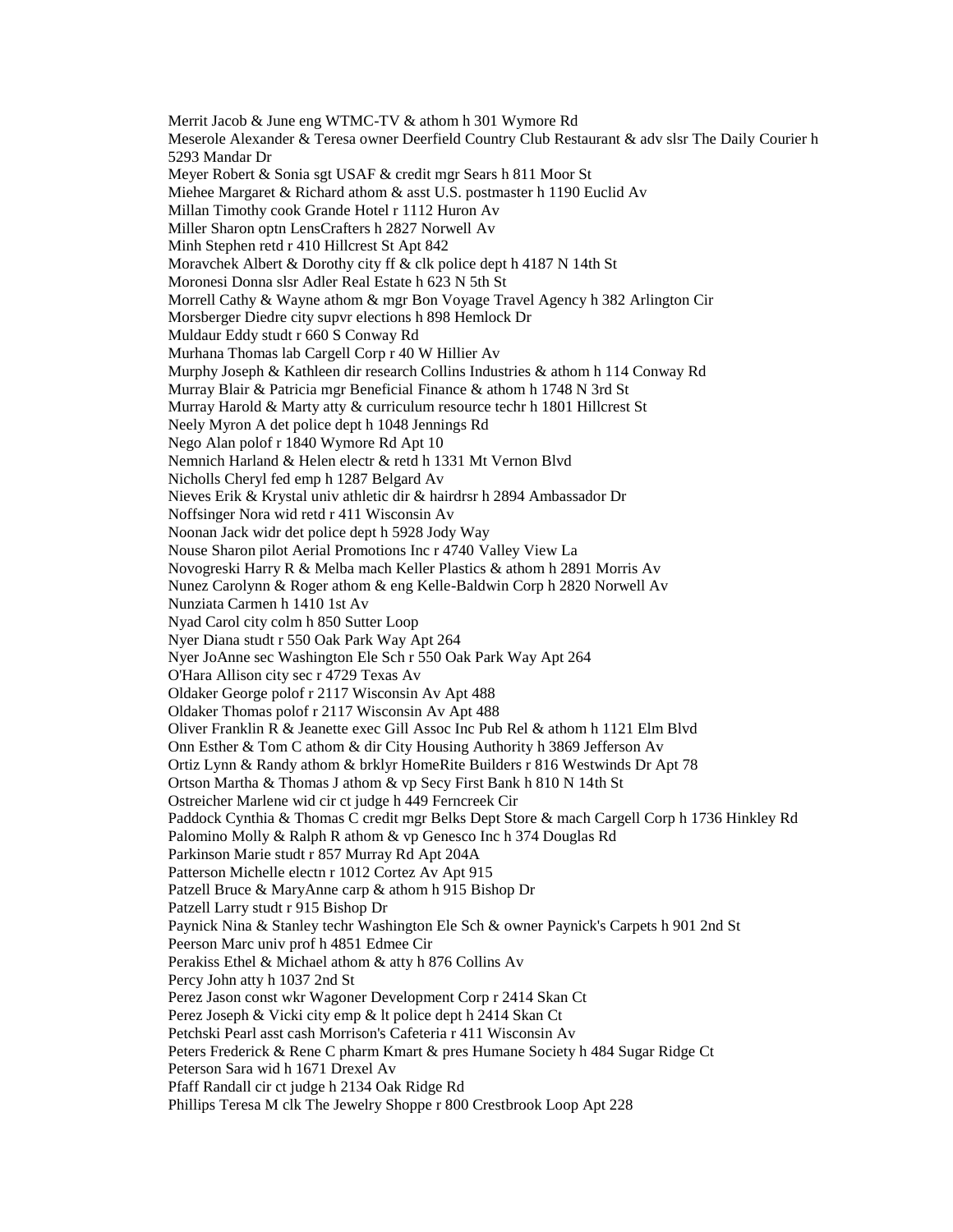Picardo Marie nurse r 510 Concord St Apt 48 Picott James & Katherine slsp Allison Ford & dent asst h 640 Lake Dr Picott Marilyn cir ct judge h 901 2nd St Piloto Claire & Kenneth T interior decorator & atty Piloto & Herndon h 1472 Bayview Rd Pinccus Jennifer atty Piloto & Herndon r 2021 Dyan Way Unit 2 Pinckney Samuel & Terest retd & athom h 976 Grand Av Pinero Jim Timmons dvlpr Pinero Developers h 2411 Windsong Dr Ping Dorothy & Louis athom & plumb Lou's Plumbing h 348 Conroy Rd Plambeck Dolly & Emil athom & supt City Park Com h 6391 Norris Av Porej Irvin vp for loans First Fed Sav & Loan h 112 Anzio St Povacz Julius city paramedic r 210 E King Av Apt 4 Proppes Richard E asst mgr Safeway Supm h 1012 2nd St Pryor Lynne R const wkr Rittmann Engineering Co r 2634 6th St Apt 45 Rafelsin Louis lt police dept h 934 Old Tree Rd Ramirez Harriet & Luis dent asst & city colm h 982 Euclid Av Randolph James const wkr Rittmann Engineering Co r 654 Harrison St Ray Elizabeth & William David both retd r 550 Oak Park Way Apt 157 Reeves Charlton E & Polly state health ofer & athom h 658 Lennox Av Reimer Maurice & Mildred acct & athom h 2529 Barbados Av Richards Patricia r 42 Tusca Trail Richardson Inez & Thomas E athom & polof h 5421 Jennings Rd Richbourg Bud & Kathleen owner/mgr Buddy's Lounge & athom h 1014 Turkey Hollow Richter Robyn Anne retd h 42 Tusca Trail Riggs Gladies Ann wid retd r 1080 Harvard Rd Apt 4 Rivera Hector phys Medi-First Clinic r 800 Crestbrook Loop Apt 38 Rivera Maxwell tech h 11 Calico Crt Robbitzsch John W psychiatrist h 1014 Bear Creek Cir Roehl Cecil & Esther polof & athom h 1228 Euclid Av Romaine Gerri & Nickolas H athom & wdr h 2876 Post Av Romansaik Michael const wkr Wagnor Development Corp r 118 Hillside Dr Apt 8 Rudnike Harold & Martha athom & sales mgr Vallrath Industries h 4825 N Vine St Rue Alexander studt r 8420 University Blvd Apt 218 Rueben James & Elizabeth state sen & atty h 12494 Hillcrest Rd Ruffenbach Laura univ prof h 6741 Waxwing La Ruiz George & Lila polof & athom h 263 9th St Ruiz Guillermo & Harriet asst city med examiner & dir pub affairs Regional Med Ctr h 4718 Bell Av Rybinski Kim owner Kim's Pets r 2634 6th St Apt 710 Salcido Martha & Tony athom & city ff h 10 Exeter Ct Saleeby Claire & John athom & lt colonel USA h 626 N 3rd St Saleeby Henry widr retd r 84 Sunnyvale Rd Saleeby Olivida & Wesley both retd h 1916 Elizabeth La Salvatore Hector R & Juanita M atty & athom h 1716 Forest Ridge Rd Sanchez Gumersinda hairdrsr Lillian's Beauty Salon h 173 Burgasse Rd Satava Kenneth widr techr Kennedy High Sch h 2204 Marcel Av Saterwaitte Benjamin widr retd h 307 E King Blvd Sawyer Betty & Harley athom & techr Kennedy High Sch r 2032 Turf Way Apt 512 Sawyer Claire min Christian Redeemer Ch h 7400 Southland Blvd Schifini Destiny vp SunBank h 3620 Timber Ter Schipper Michele studt r 4100 Conway Rd Apt 814 Schweitzer Ralph city building insp r 816 Westwinds Dr Apt 160 Scott Kerry & Nancy slsp Kohlerware & athom h 4189 Hazel St Scott Milan & Nancy techr Kennedy High Sch & techr Wilson Ele Sch h 20 Magee Ct Sessions Jeffrey D & Michelle A emer rm phys/dir emer sers Sacred Heart Hosp & athom h 9303 Vale Dr Shadgott Carol & Frank D athom & phys h 8472 Chestnut Dr Sharp Lynita L clk Jiffy Foods r 5836 Bolling Dr Shattuck Christina & Dennis A mgr Perkins Restr & emp city garage h 532 3rd St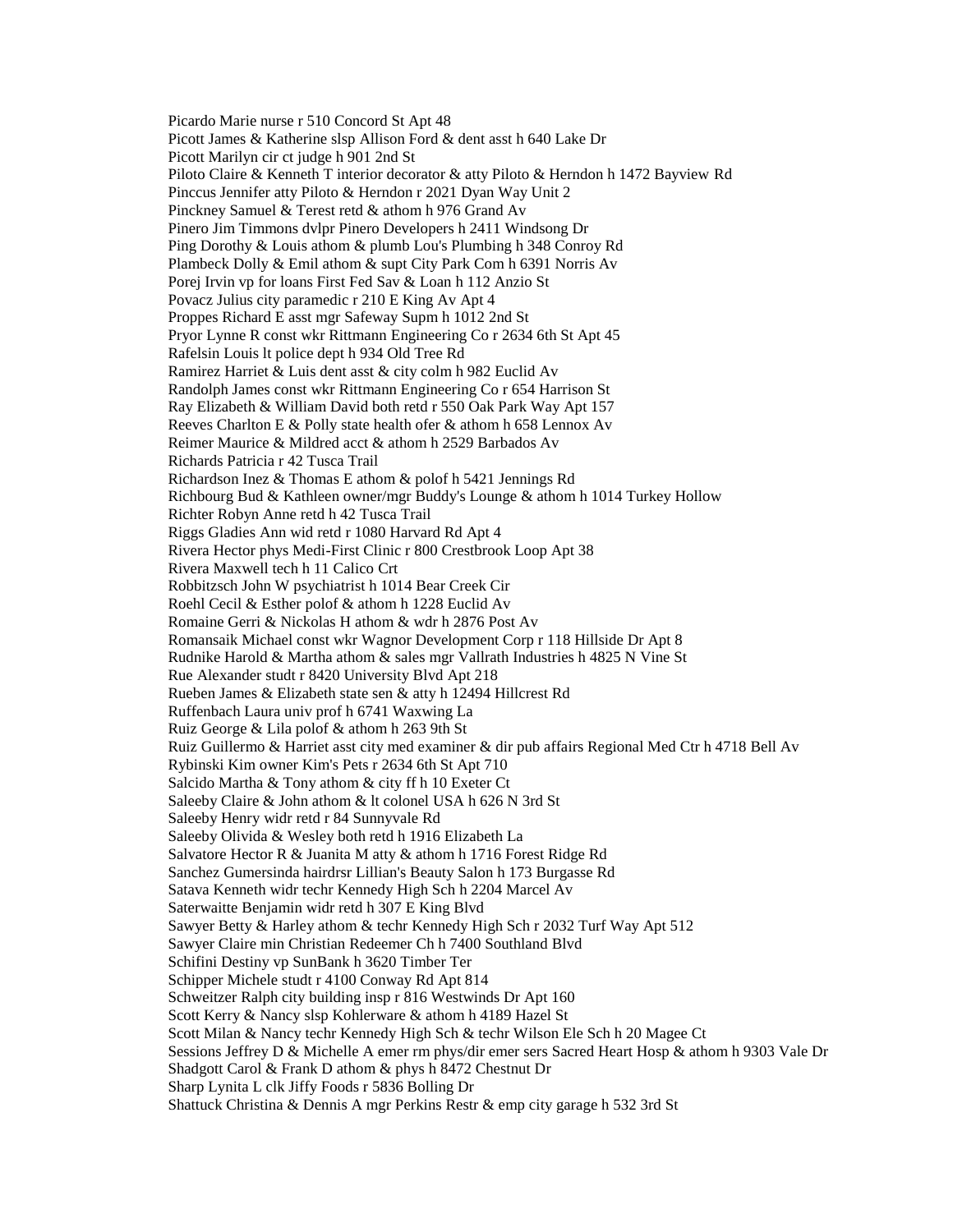Shearer Ethel cocktail watrs Melody Lounge r 408 Kasper Av Apt 718 Shenuski Anita & Frederic cty com & dis mger IRS h 1230 Embree Cir Shepard Frank & Helen techr & rept The Daily Courier h 107 Eastbrook Av Shepard Linn Marie studt r 854 Murray Rd Apt 107B Sheppard Ronald lt fire dept r 2024 Vincent Rd Apt 1020 Shisenauntt Arthur & Lillian secy consultant & pharm Walgreen h 1243 Washington Av Shoemaker JoAnn techr Colonial High Sch r 6139 Eastland Dr Silverbach Daniel G & Jill polof & athom h 3166 Wayne Av Simmons Karen dist dir Greenpeace r 708 E Lisa La Simmons Rachel & Wayne athom & slsp Prudential Ins h 708 E Lisa La Sindelair Elaine & Vernon athom & cty treas h 4164 Mandar Dr Skinner Dorothy & Roger clk typist Lawson Bros & polof h 2080 Washington Av Skurow Melvin widr carp h 4138 Hennessy Ct Slater Carolyn & David athom & chiro h 8443 Turkey Hollow Smith Grady r 8213 Peach St Smith Linda M & Ronald studt & city clk h 1814 N 3rd St Smitkins Marlene & Myron athom & mach Kohlarware h 417 Huron Av Smythe Asa A & Carol city emp & athom h 4280 Timber Trail Smythe Terry bartender Bayside Bar & Grill r 4280 Timber Trail Snow Dale & Terri athom & nurse Mercy Hosp h 4381 Hazel St Snowdin Elizabeth clk state employment ofc h 952 Kasper Av Snyder Christina dir pub rel Mercy Hosp h 711 Broadway Av Sodergreen Karl & Lillian phys & athom h 788 Timber Trail Sota Mimi dir Drug Abuse Unit Mercy Hosp h 655 Brickell Dr Stevens Julie Ann mus h 624 N 3rd St Stockdale George & Lillian capt USM & athom h 472 Bolling Dr Stoudnaur John & Marlene mgr Rexall Drugs & city med examiner h 1350 41st St Stovall Iris wid mgr Quikke Clns h 7204 Southland Blvd Straitten Karen & Walter athom & city building insptr r 4450 Richmond Rd Stricklan Julian cir ct judge h 4268 Wayne Av Sulenti Allen D studt r 800 Crestbrook Loop Apt 1010 Sullivan Tony widr fire chief h 863 Benchwood Ct Svec Wallace A mech Allison Ford r 4320 Elsie Dr Apt 1 Svendson Lillian & Wayne athom & city paramedic h 814 Washington Av Swaugger Charlotte & Samuel cc prof & rept The Daily Courier h 4987 Huron Dr Sweers Daniel & Karen fed emp & det police dept h 108 Eastbrook Av Tai Wendy housekeeper Hilton Hotel r 84 Chestnut Dr Talbertsen Sarah A artist h 3214 Riverview Dr Taylor Frederic C r 4828 N Vine St Taylor Marsha L mgr McDonald's h 2012 Lincoln Av Temple Roger polof r 2032 Turf Way Apt 818 Thistell Dirk & Mildred R eng Rittmann Industries & counselor Roosevel High Sch h 528 Kennedy Blvd Thomas Joseph techr Kennedy High Sch r 2848 Santa Av Apt 2 Thompsen Yvonne studt r 1012 University Av Apt 812 Tifton Albert & Marsha capt fire dept & athom r 2814 Ambassador Dr Apt 417 Tijoriwalli Cathy owner Cathy's Sandwiches r 1320 Embree Cir Tiller Ida & Julius athom & polof h 539 Sheridan Blvd Tilman Marion & Randall C athom & city health insptr h 818 N 41st St Tontenote Eldred L & Lisa mech Ace AutoBody & athom r 2634 6th St Apt 17 Totmann Gloria & Marvin dent asst & secy guard Brinks h 1818 4th St Tribitt Jane mgr Colonial Apts r 1040 Colonial Way Apt 101 Tuschak Arlene & Joseph master electn & city colm h 2094 Byron Av Ungarient James R & Margaret both attys The Law Office h 7314 Byron Av Uosis Bobbie & Michael both retd h 4772 E Harrison Av Vacante Mary & Umberto athom & technical writer Lockheed Martin h 3202 Joyce St Vacanti Carlos & Carol polof & athom h 4910 Magee Ct